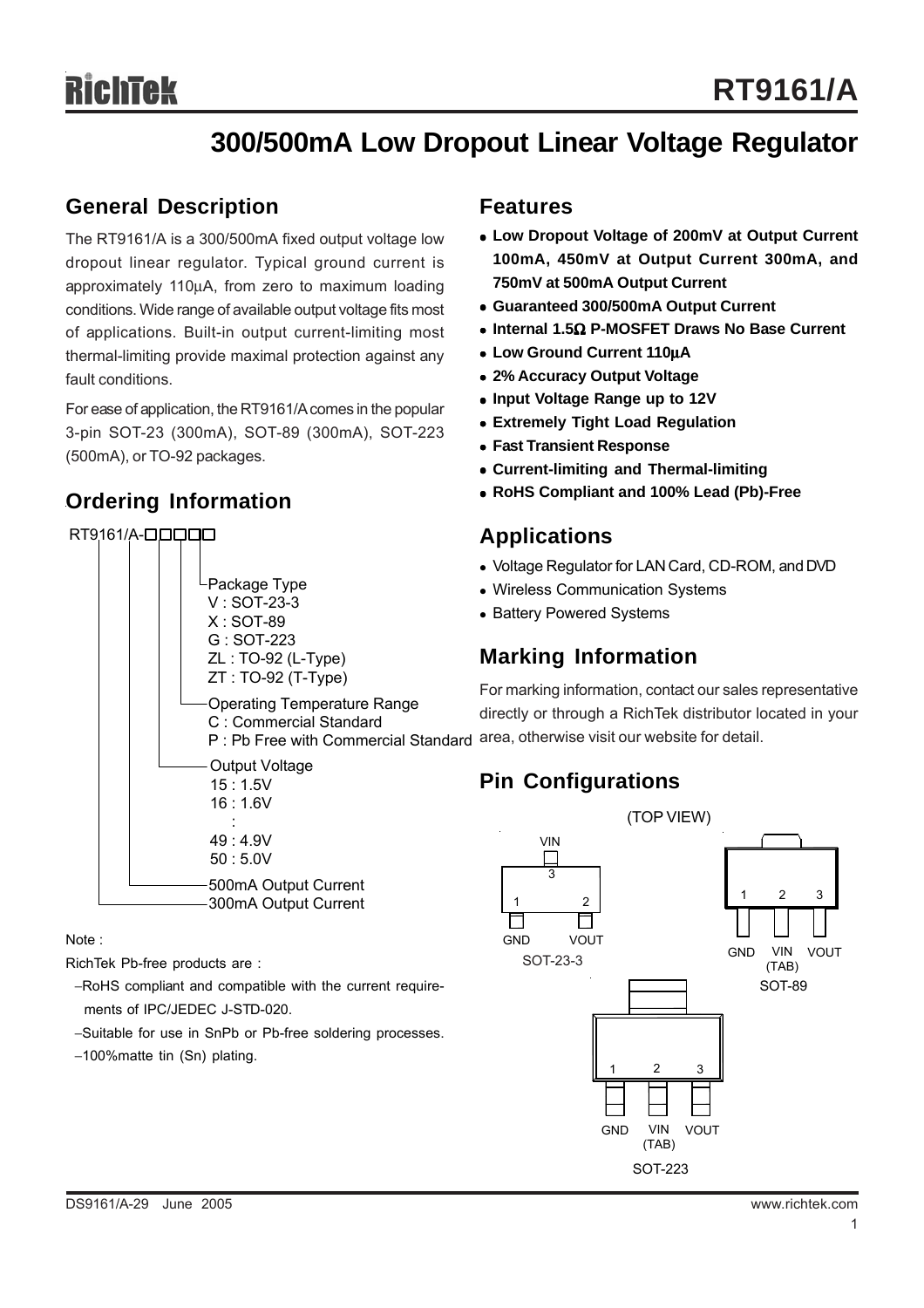

## **Typical Application Circuit**



### **Functional Pin Description**

| <b>Pin Name</b> | <b>Pin Function</b> |  |
|-----------------|---------------------|--|
| <b>VOUT</b>     | Output Voltage      |  |
| GND             | Ground              |  |
| VIN             | Power Input         |  |

### **Function Block Diagram**

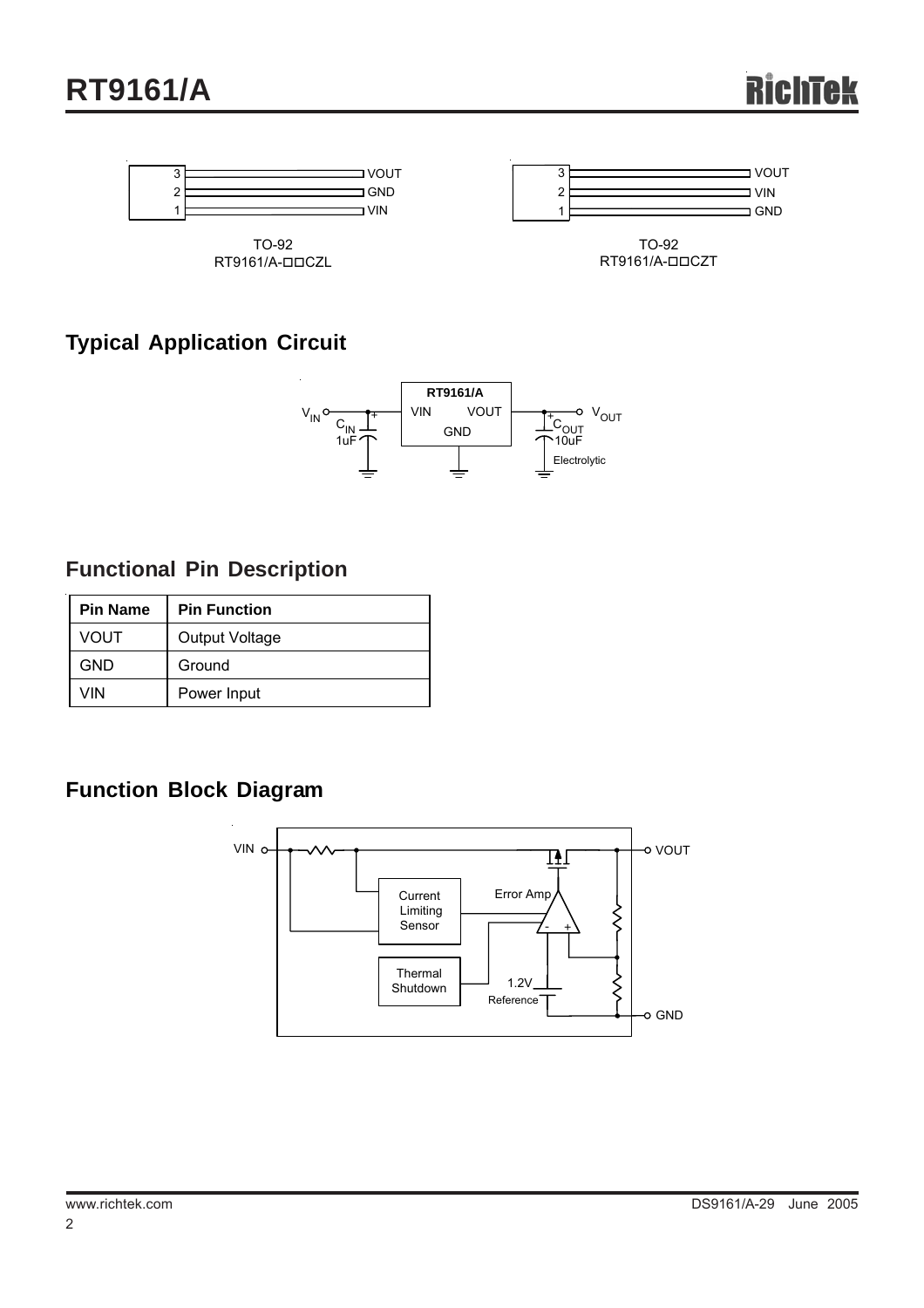### **Absolute Maximum Ratings**

| • Power Dissipation, $P_D @ T_A = 25^{\circ}C$ |  |
|------------------------------------------------|--|
|                                                |  |
|                                                |  |
|                                                |  |
|                                                |  |
| • Package Thermal Resistance (Note 4)          |  |
|                                                |  |
|                                                |  |
|                                                |  |
|                                                |  |
|                                                |  |
|                                                |  |
|                                                |  |
|                                                |  |
|                                                |  |

#### **Electrical Characteristics**

|                                                                                           | <b>Parameter</b> | $\vert$ Symbol $\vert$ |  |  |  |
|-------------------------------------------------------------------------------------------|------------------|------------------------|--|--|--|
| $(T_A = 25^{\circ}C, C_{IN} = 1 \mu F, C_{OUT} = 10 \mu F$ , unless otherwise specified.) |                  |                        |  |  |  |

|                                                                            | <b>Parameter</b> | Symbol                                | <b>Test Conditions</b>                     | Min      | <b>Typ</b> | <b>Max</b> | <b>Units</b>       |
|----------------------------------------------------------------------------|------------------|---------------------------------------|--------------------------------------------|----------|------------|------------|--------------------|
| <b>Output Voltage Accuracy</b>                                             |                  | $\Delta V_{\text{OUT}}$               | $I_L = 1mA, V_{IN} = 5V$                   | $-2$     | --         | +2         | %                  |
| Output Voltage Temperature<br>Coefficient                                  |                  |                                       |                                            |          | 50         | 150        | IPPM/°C            |
| Line Regulation                                                            |                  | $\Delta V$ LINE                       | $I_L$ = 1mA, $V_{IN}$ = 4.5 ~ 12V          |          | 2          | 3          | $\%V_{\text{OUT}}$ |
| Load Regulation (Note1)                                                    |                  | $\Delta V$ LOAD                       | $I_L = 1mA \sim 300/500mA$ , $V_{IN} = 5V$ |          |            | 30/50      | mV                 |
| <b>Current Limit</b>                                                       | RT9161           |                                       | $V_{IN}$ = 5V, $V_{OUT}$ = 0V              | 350      | 580        | --         | mA                 |
| (Note 2)                                                                   | RT9161A          | <sup>I</sup> LIM                      |                                            | 500      | 900        |            |                    |
| Dropout Voltage (Note 3)<br>$I_1 = 300/500 \text{mA}$<br>V <sub>DROP</sub> |                  | $\hspace{0.05cm}$ – $\hspace{0.05cm}$ | 450/750                                    | 600/1000 | mV         |            |                    |
| <b>Standby Current</b>                                                     |                  | <b>ISTANDBY</b>                       | $I_L = 0$ , $V_{IN} = 12V$                 | --       | 110        | 180        | μA                 |

**Note 1.** Regulation is measured at constant junction temperature, using pulsed ON time.

**Note 2.** Current Limit is measured at constant junction temperature, using pulsed ON time.

Note 3. The dropout voltage is defined as V<sub>IN</sub> -V<sub>OUT</sub>, which is measured when V<sub>OUT</sub> is V<sub>OUT(NORMAL)</sub> – 100mV.

Note 4. θ<sub>JA</sub> is measured in the natural convection at T<sub>A</sub> = 25°C on a low effective single layer thermal conductivity test board of JEDEC 51-3 thermal measurement standard.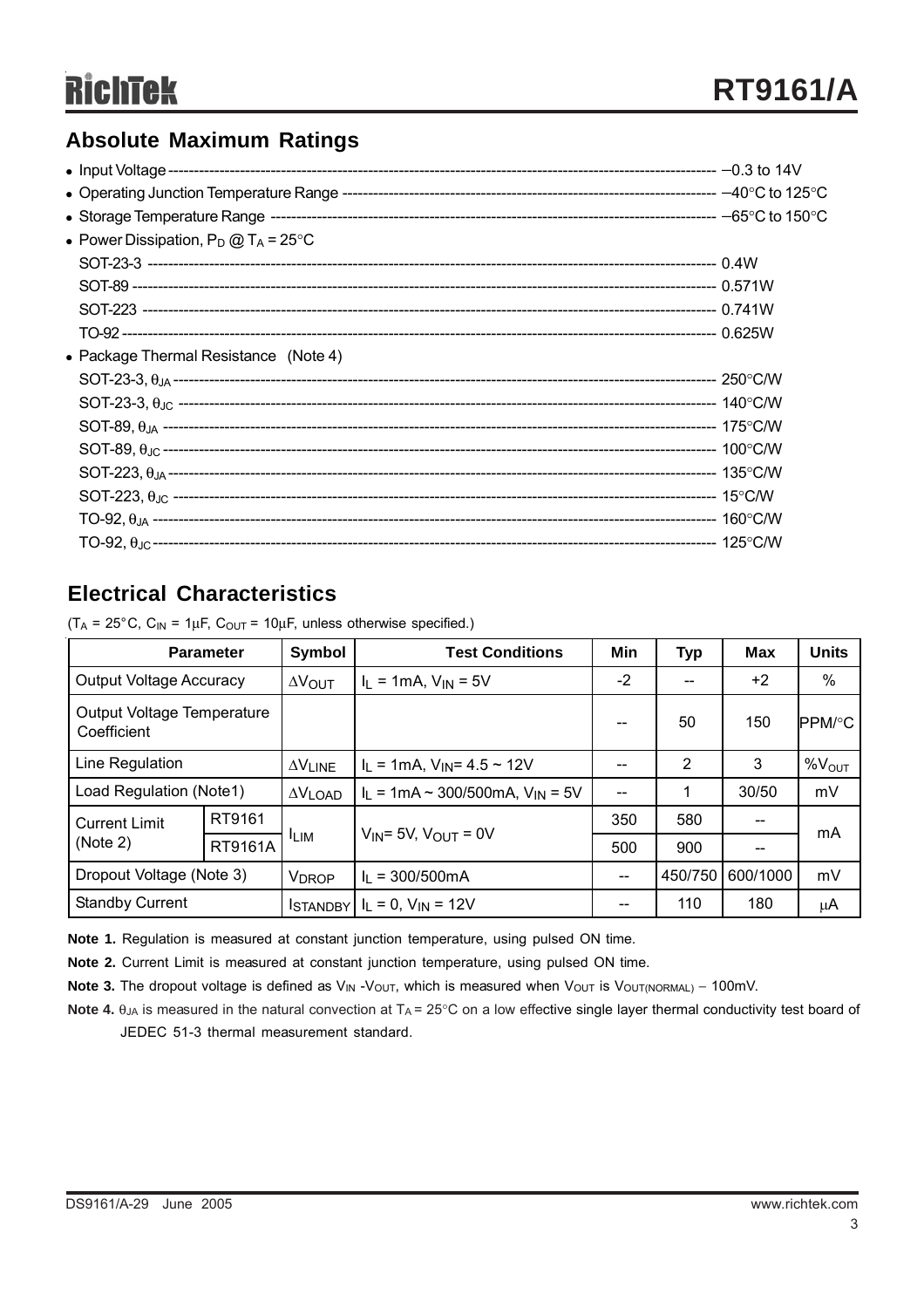### **Typical Operating Characteristics**

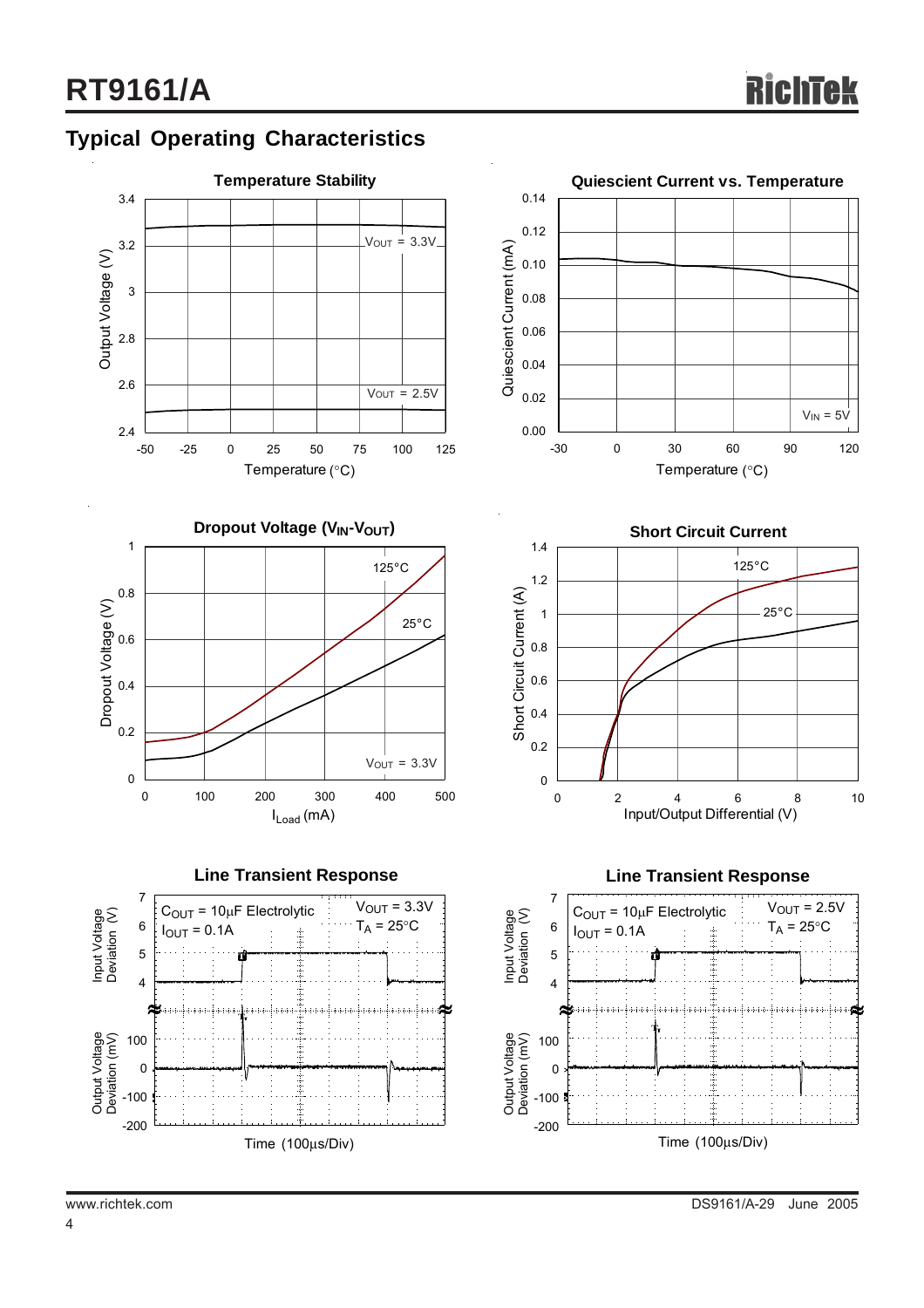

DS9161/A-29 June 2005 www.richtek.com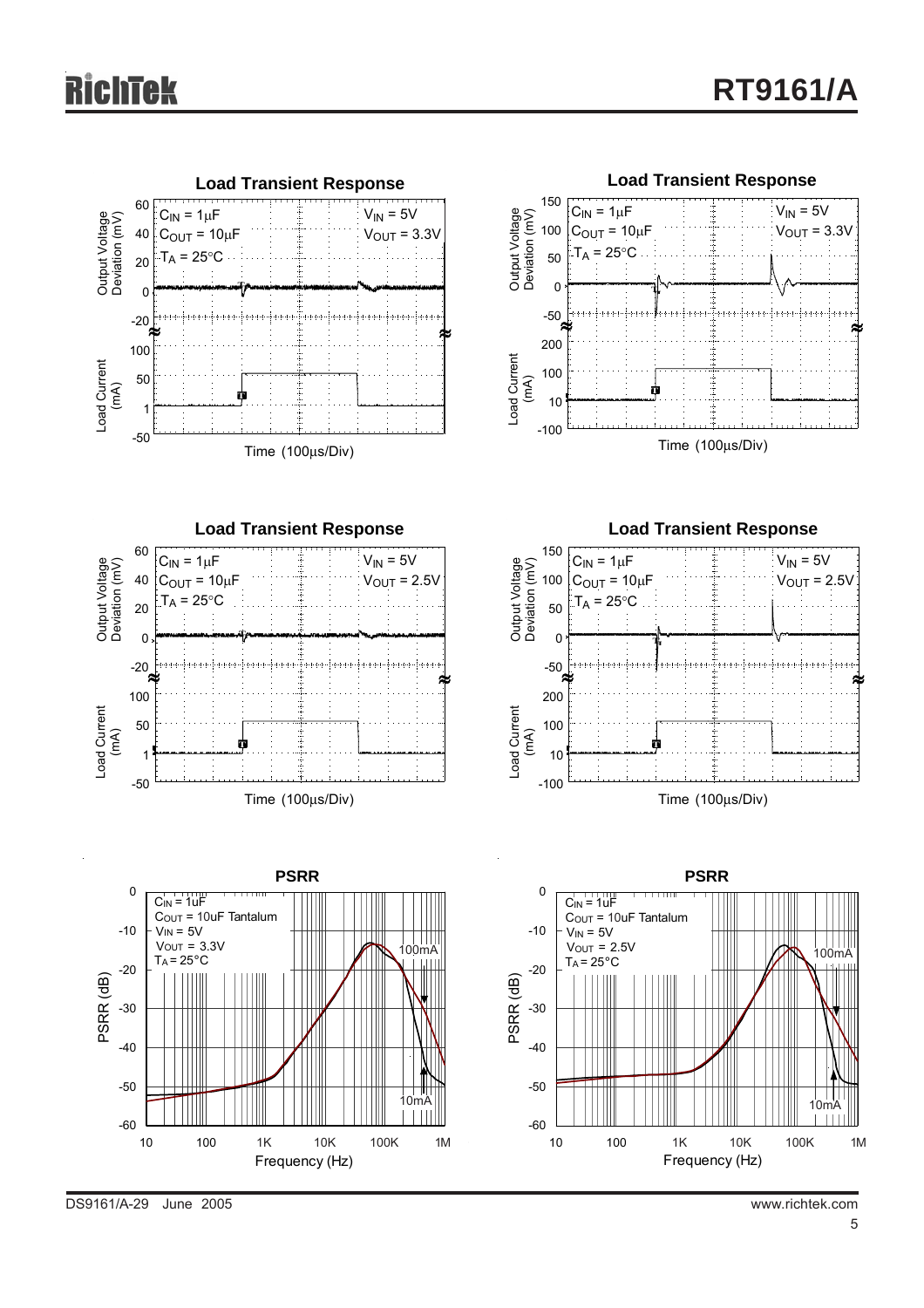### **Application Information**

A 10uF capacitor with 200mΩ or higher ESR, connecting between VOUT and GND pins, is recommended for stability. A capacitor with ESR smaller than 200 m $\Omega$  may cause VOUT oscillation as shown in Figure 1. Operating temperature should be well considered to ensure that the capacitance is no less than 10uF over the operating temperature range. Please take the notice that Aluminum electrolytic capacitors may cause VOUT oscillation when operating below -25°C. The capacitance can be increased without limit for better transient response.

A 1uF or higher capacitor should be placed between VIN and GND to filter out input noise and ensure stable output voltage.



#### **Region of Stable COUT ESR vs. Load Current**

Thermal protection limits power dissipation in RT9161/A. When the operation junction temperature exceeds 165°C, the OTP circuit starts the thermal shutdown function and turns the pass element off. The pass element turn on again after the junction temperature cools by 30°C.

For continuous operation, do not exceed absolute maximum operation junction temperature 125°C. The power dissipation definition in device is:

#### $P_D = (V_{IN} - V_{OUT}) \times I_{OUT} + V_{IN} \times I_{Q}$

The maximum power dissipation depends on the thermal resistance of IC package, PCB layout, the rate of surroundings airflow and temperature difference between junction to ambient. The maximum power dissipation can be calculated by following formula:

Where  $T_{J(MAX)}$  is the maximum operation junction temperature 125 $\mathrm{^{\circ}C}$ , T<sub>A</sub> is the ambient temperature and the  $\theta_{JA}$  is the junction to ambient thermal resistance.

For recommended operating conditions specification of RT9161/A, where  $T_{J(MAX)}$  is the maximum junction temperature of the die (125 $\degree$ C) and T<sub>A</sub> is the maximum ambient temperature. The junction to ambient thermal resistance  $\theta_{JA}$  is layout dependent. For SOT-223 packages, the thermal resistance  $\theta_{JA}$  is 135°C/W on the standard JEDEC 51-3 single-layer 1S thermal test board. The maximum power dissipation at  $T_A = 25^\circ \text{C}$  can be calculated by following formula:

 $P_{D(MAX)} = (125\degree C - 25\degree C) / 250 = 0.400$  W for SOT-23-3 packages

 $P_{D(MAX)} = (125^{\circ}C - 25^{\circ}C) / 175 = 0.571 W$  for SOT-89 packages

 $P_{D(MAX)} = (125^{\circ}C - 25^{\circ}C) / 135 = 0.741$  W for SOT-223 packages

 $P_{D(MAX)} = (125^{\circ}C - 25^{\circ}C) / 160 = 0.625 W$  for TO-92 packages

The maximum power dissipation depends on operating ambient temperature for fixed  $T_{J(MAX)}$  and thermal resistance  $\theta_{JA}$ . For RT9161/A packages, the Figure 2 of derating curves allows the designer to see the effect of rising ambient temperature on the maximum power allowed.

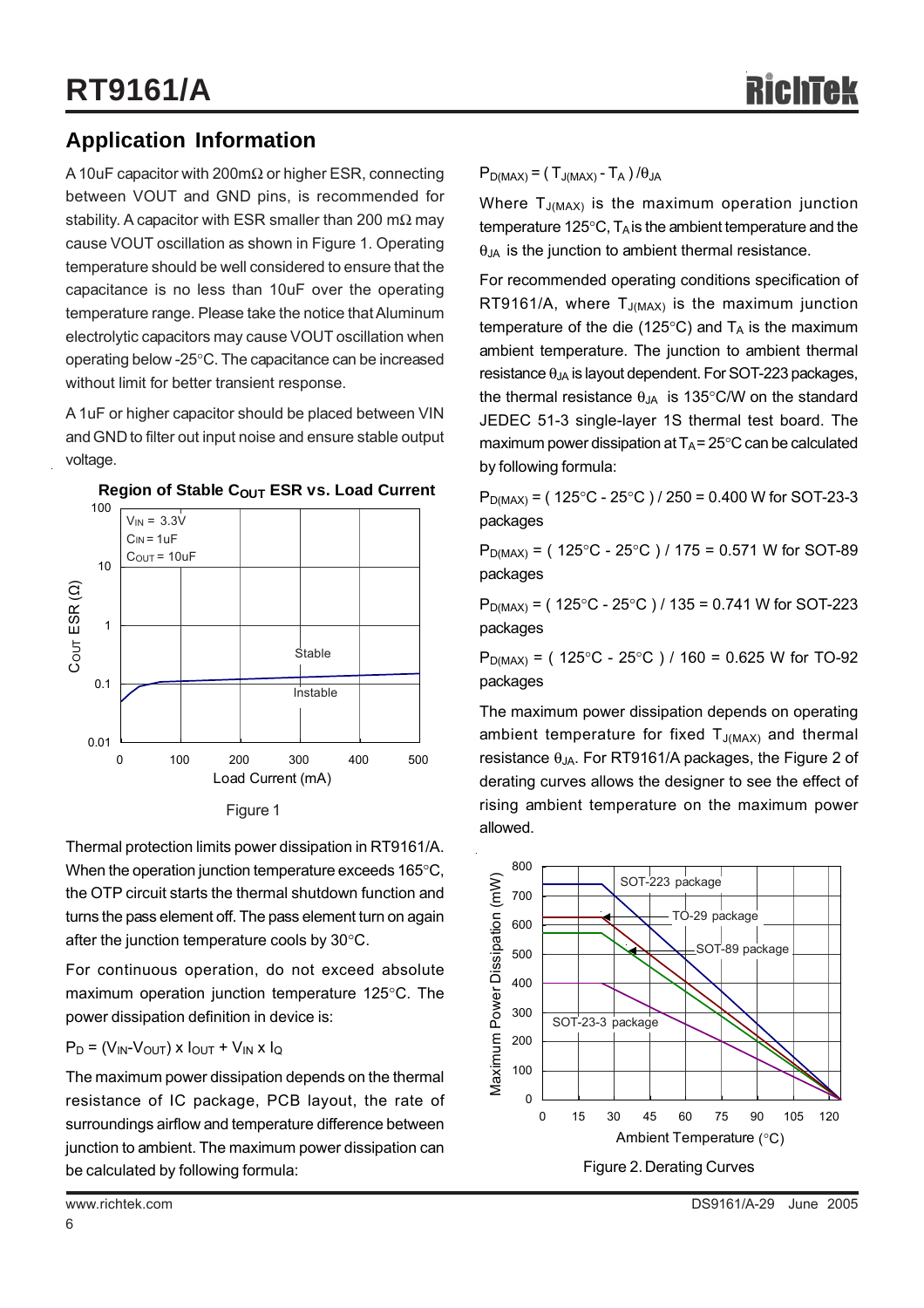## **Outline Dimension**



| Symbol         | <b>Dimensions In Millimeters</b> |       | <b>Dimensions In Inches</b> |       |  |
|----------------|----------------------------------|-------|-----------------------------|-------|--|
|                | Min                              | Max   | Min                         | Max   |  |
| A              | 3.175                            | 4.191 | 0.125                       | 0.165 |  |
| A <sub>1</sub> | 1.143                            | 1.372 | 0.045                       | 0.054 |  |
| b              | 0.406                            | 0.533 | 0.016                       | 0.021 |  |
| С              | 0.406                            | 0.533 | 0.016                       | 0.021 |  |
| D              | 4.445                            | 5.207 | 0.175                       | 0.205 |  |
| D1             | 3.429                            | 5.029 | 0.135                       | 0.198 |  |
| Е              | 4.318                            | 5.334 | 0.170                       | 0.210 |  |
| e              | 1.143                            | 1.397 | 0.045                       | 0.055 |  |
|                | 12.700                           |       | 0.500                       |       |  |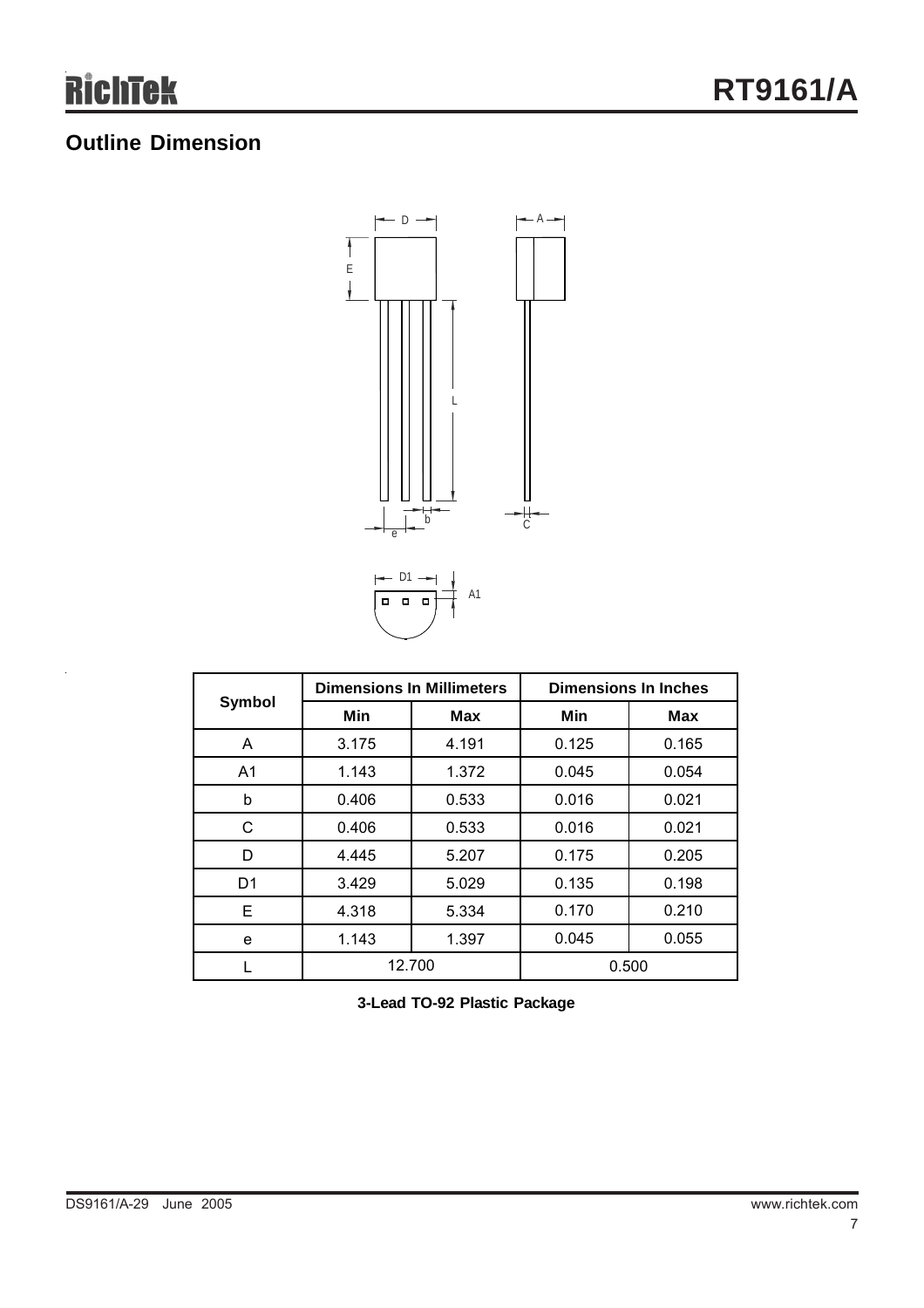

| Symbol         | <b>Dimensions In Millimeters</b> |       | <b>Dimensions In Inches</b> |            |  |
|----------------|----------------------------------|-------|-----------------------------|------------|--|
|                | Min                              | Max   | Min                         | <b>Max</b> |  |
| A              | 0.889                            | 1.295 | 0.035                       | 0.051      |  |
| A <sub>1</sub> | 0.000                            | 0.152 | 0.000                       | 0.006      |  |
| B              | 1.397                            | 1.803 | 0.055                       | 0.071      |  |
| b              | 0.356                            | 0.508 | 0.014                       | 0.020      |  |
| С              | 2.591                            | 2.997 | 0.102                       | 0.118      |  |
| D              | 2.692                            | 3.099 | 0.106                       | 0.122      |  |
| e              | 1.803                            | 2.007 | 0.071                       | 0.079      |  |
| H              | 0.080                            | 0.254 | 0.003                       | 0.010      |  |
|                | 0.300                            | 0.610 | 0.012                       | 0.024      |  |

**SOT-23-3 Surface Mount Package**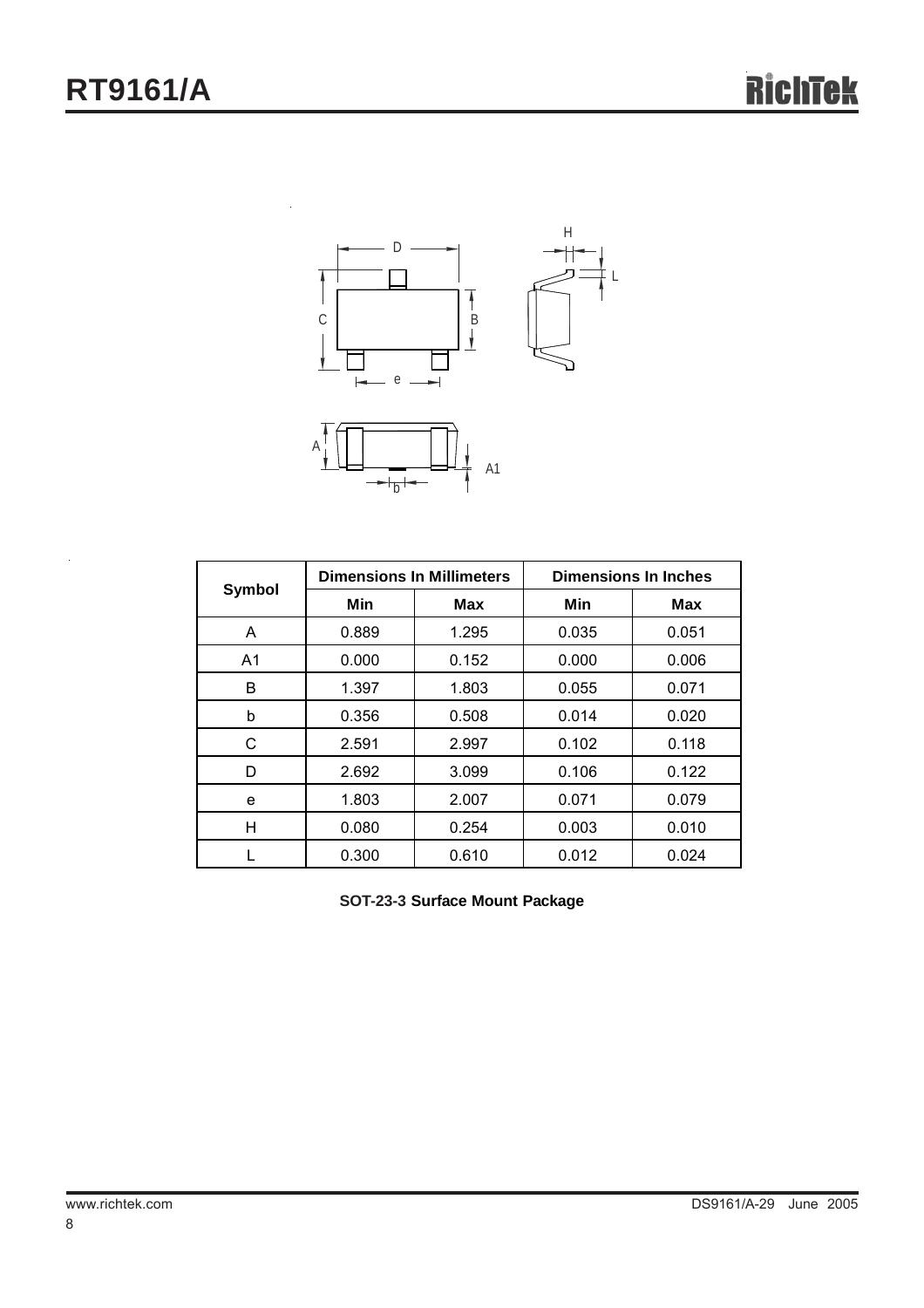

| Symbol         | <b>Dimensions In Millimeters</b> |            | <b>Dimensions In Inches</b> |            |  |
|----------------|----------------------------------|------------|-----------------------------|------------|--|
|                | Min                              | <b>Max</b> | Min                         | <b>Max</b> |  |
| A              | 1.397                            | 1.600      | 0.055                       | 0.063      |  |
| b              | 0.356                            | 0.483      | 0.014                       | 0.019      |  |
| B              | 2.388                            | 2.591      | 0.094                       | 0.102      |  |
| b1             | 0.406                            | 0.533      | 0.016                       | 0.021      |  |
| C              | 3.937                            | 4.242      | 0.155                       | 0.167      |  |
| C <sub>1</sub> | 0.787                            | 1.194      | 0.031                       | 0.047      |  |
| D              | 4.394                            | 4.597      | 0.173                       | 0.181      |  |
| D <sub>1</sub> | 1.397                            | 1.753      | 0.055                       | 0.069      |  |
| e              | 1.448                            | 1.549      | 0.057                       | 0.061      |  |
| Н              | 0.356                            | 0.432      | 0.014                       | 0.017      |  |

**3-Lead SOT-89 Surface Mount Package**